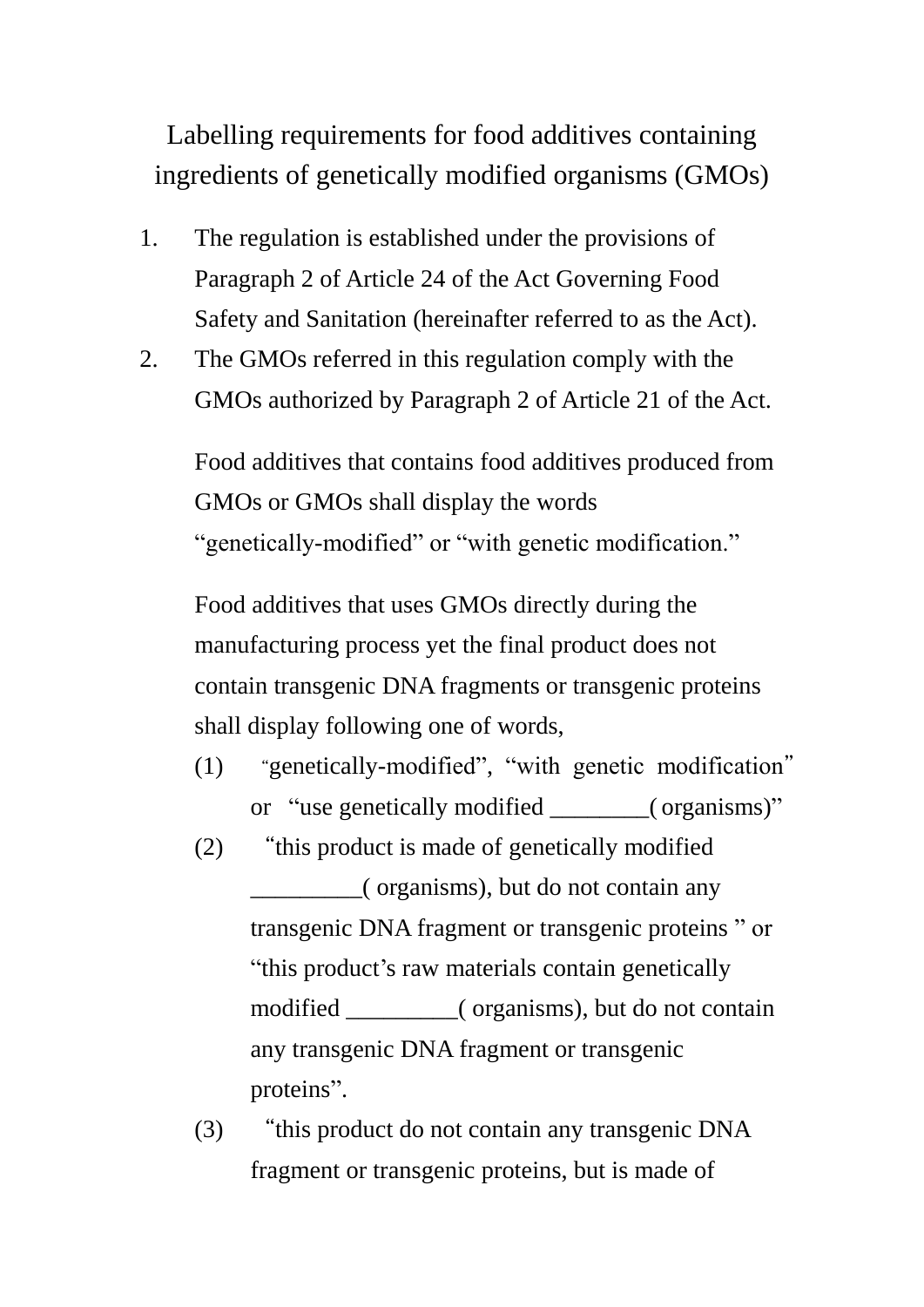genetically modified \_\_\_\_\_\_\_\_\_( organisms)", or "this product do not contain any transgenic DNA fragment or transgenic protein, but with genetically modified (organisms)".

- 3. The labelling requirements shall not apply to foods containing material which contains, consists of or is produced from GMOs in a proportion no higher than 3 per cent of the food ingredients considered individually or food consisting of a single ingredient, provided that this presence is adventitious or technically unavoidable.
- 4. Food additives contains non-GMOs which exist international approvals to cultivation or food of GMOs may display the words "non-genetically-modified" or "with non-genetic modification" and could displays the words "the proportion of material which contains, consists" of or is produced from GMOs considered individually is approved for use in a regulation of \_\_\_\_\_\_\_(country)or other synonymous terms" or the proportion of material which contains, consists of or is produced from GMOs considered individually.
- 5. Based on this regulation, the labelling method shall be displayed after the name of the product and the ingredients in principle, or other obvious locations of the container or packaging. The length and the width of the font shall as following,